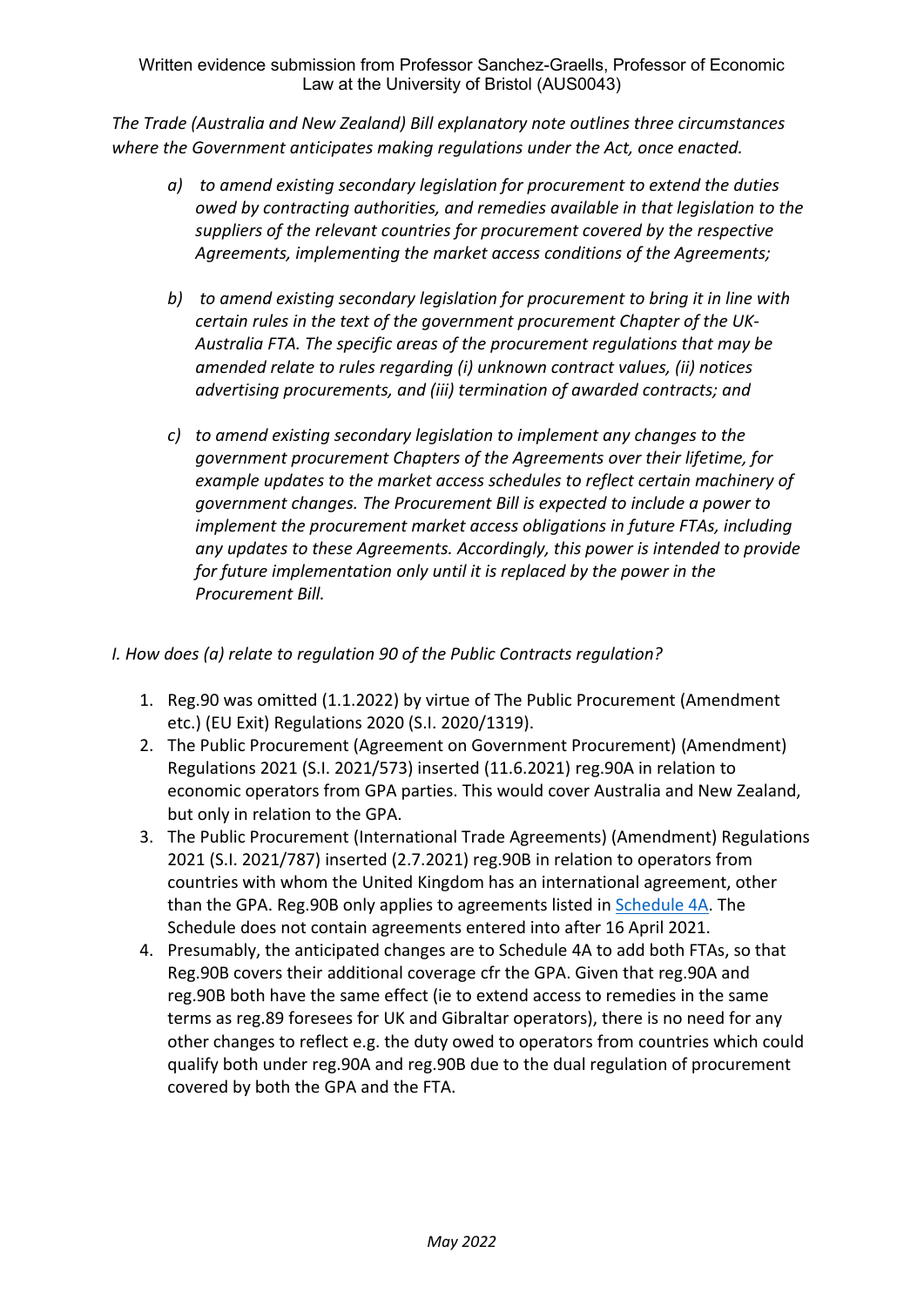*II. What legal basis does (b) provide for any change the UK may wish to make under the provisions in Article 16.2.9 of the Australia FTA, and does a similar power already exist in legislation in relation to the GPA generally? Please also specify where current UK legislation may need amending.*

- 5. This would be a power without equivalent in the current regs, as it relates to material changes in substantive provisions, rather than an issue of update (see III below). The power would target provisions where the UK-AUS FTA and UK-NZ FTA deviate from the PCR2015 and would likely be used to bring them in line.
- 6. The three specific changes mentioned in the explanatory memorandum concern the following provisions:

(i) Art 16.2(9) UK-AUS FTA would require an amendment of regs. $6(17)(b)$  and  $6(19)$ PCR2015 in relation to contracts without a fixed term, or which term cannot be defined. Whereas the latter (and Art 16.2(8) UK-NZ FTA) require calculating the value over 48 months (and could thus leave the contract below threshold), Art 16.2(9) UK-AUS FTA requires that contracts with unknown total value are deemed covered in all cases. This modification, if extended to all procurement by virtue of clause 1(b) in the Bill (see para 21 of the Explanatory Memorandum and IV below) would expand the coverage of the PCR2015 for operators from all countries with which the UK has a procurement agreement (be it the GPA, reg.90A, or another type of agreement, reg.90B).

(ii) Similarly, the rules on publication of notices in Art 16.6 UK-AUS FTA and 16.6 UK-NZ FTA may require some changes to regs.49-50, in particular concerning the content of the notices, which is currently linked to the EU's requirements in Annex 5 of the Public Contracts Directive. I have not carried out an item-by-item comparison, but it may be that some information required under the FTAs is not currently included.

(iii) I find this one a little puzzling, as the FTAs do not contain explicit rules on contract termination, which is regulated in reg.73 PCR2015. At a guess, the issue could be that the link of some termination clauses under reg.73 to other regs. (e.g. 57 on exclusion grounds) could be seen as too narrow to allow for termination for (broader?) grounds covered in the FTAs (e.g. 16.7(4) UK-AUS FTA, although I do not readily see any gaps).

*III. What legal basis does (c) provide for any change the UK may wish to make under the provisions in Article 16.20 of the Australia FTA, and does a similar power already exist in legislation in relation to the GPA generally? Please also specify where current UK legislation may need amending.*

7. Indeed, this relates to Art 16.20 UK-AUS FTA and 16.21 UK-NZ FTA. The equivalent power is in reg.5A PCR2015, inserted (31.12.2020) by The Public Procurement (Amendment etc.) (EU Exit) Regulations 2020 (S.I. 2020/1319). This applies to reviews of thresholds under the GPA only. Given that the thresholds in the FTAs are the same, or higher, than the GPA's, it is hard to see the need for a separate power to modify in practice, but this cannot be excluded from a theoretical perspective.